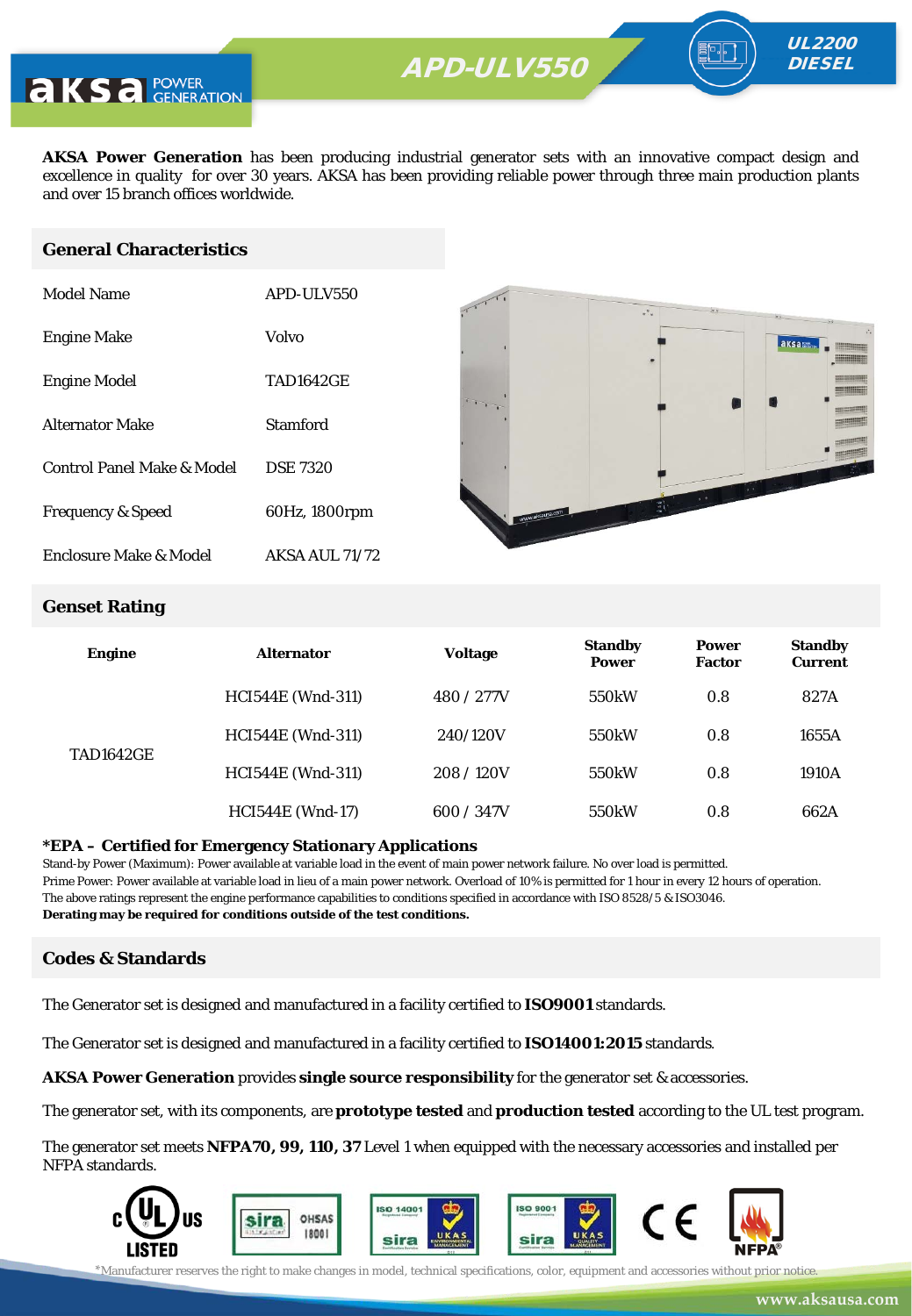

Standby Power (25%) 10.0 gal/h



FE

### **Engine Data**

### **Electric System**

| Manufacturer                                            | <b>Volvo Penta</b>      | Voltage & Type                      | 24V, Insulated from Earth              |  |
|---------------------------------------------------------|-------------------------|-------------------------------------|----------------------------------------|--|
| Model                                                   | <b>TAD1642GE</b>        | Alternator Make / Output            | Bosch / 80A                            |  |
| Displacement & Cylinders                                | 16.12 L $/$ 6 Cylinders | <b>Battery Qty, Rating</b>          | 2 x 120Ah                              |  |
| <b>Engine Speed</b>                                     | 1800rpm                 |                                     |                                        |  |
| Engine Standby Power w/Fan                              | 585 Kw                  | <b>Cooling System</b>               |                                        |  |
| Engine Prime Power w/Fan                                | 532 kW                  | <b>Radiator Cooling System Type</b> | <b>Closed Circuit</b>                  |  |
| Aspiration                                              | Turbocharged            | <b>Fan Power Consumption</b>        | 19 kW                                  |  |
| <b>Compression Ratio</b>                                | 16.5:1                  | <b>Coolant Capacity</b>             | 15.85 gal                              |  |
| Bore / Stroke                                           | 144 mm / 165 mm         | <b>Max Top Tank Temperature</b>     | 217 °F                                 |  |
| <b>Effective Mean Pressure,</b><br><b>Standby Power</b> | $2.5$ Mpa               | Thermostat, Start - Fully Open      | $187 - 205$ $\degree$ F                |  |
| Max Combustion Pressure,<br><b>Standby Power</b>        | 18.9 Mpa                |                                     |                                        |  |
| Total Mass Moment of Inertia                            | $4.20$ kgm <sup>2</sup> | <b>Exhaust System</b>               |                                        |  |
| <b>Friction Power</b>                                   | 53 kW                   | <b>Exhaust Gas Temp</b>             | 954 °C                                 |  |
| Wet Weight – Engine Only                                | 3417 lb                 | Max Allowable Back Pressure         | 10 kPa                                 |  |
| Wet Weight – GenPac                                     | 4453 lb                 | <b>Exhaust Gas Flow</b>             | $117.6 \,\mathrm{m}^3/\mathrm{min}$    |  |
| <b>Engine Crankcase Vent System</b>                     | Open                    | <b>Air Intake System</b>            |                                        |  |
| <b>Fuel System</b>                                      |                         |                                     | $46.6 \,\mathrm{m}^3/\mathrm{min}$     |  |
| <b>Injection Pump Type</b>                              | Delphi / E1             | Air Consumption                     |                                        |  |
| <b>System Supply Flow</b>                               | 53 g/h                  | <b>Max Intake Air Restriction</b>   | 5 kPa                                  |  |
|                                                         |                         | Air Filter Type                     | <b>Single Stage Paper</b><br>Cartridge |  |
| <b>System Return Flow</b>                               | $6.6$ g/h               |                                     |                                        |  |
| Max Allowable Inlet Fuel Temp                           | 140°F                   | <b>Lubrication System</b>           |                                        |  |
|                                                         |                         | <b>Total System Capacity</b>        | 12.7 gal                               |  |
| <b>Fuel Consumption</b>                                 |                         | Sump Capacity Max / Min             | 11.1 gal / 8.5 gal                     |  |
| Standby Power (100%)                                    | 38.5 gal/h              | Max Oil Temp                        | 266 °C                                 |  |
| Standby Power (75%)                                     | 27.8 gal/h              | Oil Pressure at Rated Speed         | $44 - 94$ psi                          |  |
| Standby Power (50%)                                     | 18.5 gal/h              | Oil Consumption                     | $0.032$ gal/h                          |  |

\*Manufacturer reserves the right to make changes in model, technical specifications, color, equipment and accessories without prior notice.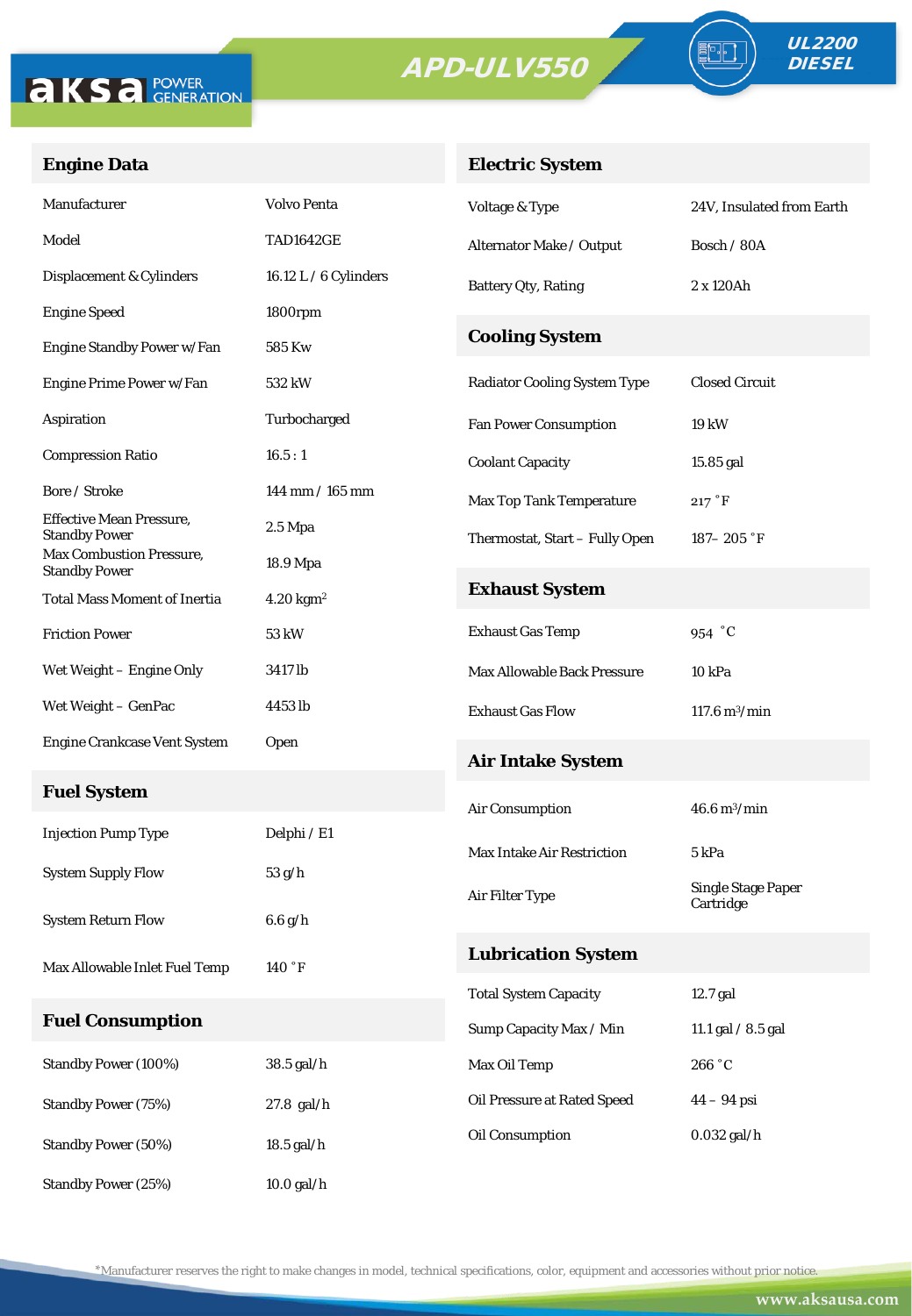**Controller Data**





#### **Alternator Data**

| Manufacturer                                    | <b>Stamford</b>         | Manufacturer                                               | <b>DSE</b> |  |  |
|-------------------------------------------------|-------------------------|------------------------------------------------------------|------------|--|--|
| <b>Standards</b>                                | <b>BS EN 60034</b>      | Model                                                      | 7320 MK II |  |  |
| <b>Control System</b>                           | <b>PMG</b>              | <b>Controller Features &amp; Benefits</b>                  |            |  |  |
| A.V.R.                                          | MX341                   | Microprocessor controlled, UL & NFPA110 Compatible         |            |  |  |
| <b>Voltage Regulation</b>                       | ±1%                     | License free PC Software (Non-proprietary Software)        |            |  |  |
| <b>Insulation System</b>                        | Class H                 | IP65 rating offers increased resistance to water ingress   |            |  |  |
|                                                 |                         | Modules can be integrated to building management systems   |            |  |  |
| Protection                                      | IP23                    | Real time clock provides accurate event log                |            |  |  |
| <b>Rated Power Factor</b>                       | 0.8                     | Four line back-lit LCD text display                        |            |  |  |
| <b>Stator Winding</b>                           | Double Layer Concentric | Five key menu navigation, two wire start/stop at Auto mode |            |  |  |
| <b>Two Thirds</b><br><b>Winding Pitch</b>       |                         | Front panel editing with PIN protection                    |            |  |  |
|                                                 |                         | Support up to three remote display modules                 |            |  |  |
| <b>Winding Leads</b>                            | 12                      | Configurable timers and alarms                             |            |  |  |
| <b>Telephone Interference</b>                   | THF < 2 $%$             | Multiple date and timer scheduler                          |            |  |  |
| <b>Waveform Distortion</b><br>No Load < $1.5\%$ |                         | <b>Integral PLC editor</b>                                 |            |  |  |
|                                                 |                         | 'Protections disabled' feature                             |            |  |  |
| Maximum Over speed                              | $2250$ rev/min          | Load switching (load shedding and dummy load outputs)      |            |  |  |

#### **Battery Charger & Electrical System Data**

| Manufacturer             | ComAp                 | <b>Protection</b>                        | Instruments                         |
|--------------------------|-----------------------|------------------------------------------|-------------------------------------|
| Model                    | <b>InteliCharger</b>  | $\checkmark$ Gen. Voltage – under / over | $\checkmark$ Gen. Voltage (L-L/L-N) |
| <b>Input Voltage</b>     | $85V \sim 264V$ AC    | $\checkmark$ Gen. Freq. – under / over   | $\checkmark$ Gen. Frequency         |
| Output Voltage / Current | 27.2V Float / 2.5A pk | $\checkmark$ Engine Speed – under / over | Engine speed                        |
|                          |                       | Engine Oil Pressure – low                | Oil Pressure                        |

Fully configurable via DSE Configuration Suite PC Software SCADA monitoring via DSE Configuration Suite PC Software

 $\checkmark$  Engine Temp – low / high  $\checkmark$  Water Temperature

 $\checkmark$  Loss of Speed Signal  $\checkmark$  Earth Current

#### **Jacket Water Heater Data**

|                      |                 |              | $\checkmark$ Battery Voltage – low / high | ✓            | <b>Battery Voltage</b>               |
|----------------------|-----------------|--------------|-------------------------------------------|--------------|--------------------------------------|
| Manufacturer         | <b>Hotstart</b> | ✓            | <b>Weak Battery</b>                       | ✓            | <b>Run Time</b>                      |
| Model                | CTM25110-N00    | ✓            | Fail to Start / Stop                      | $\checkmark$ | <b>Phase Sequence</b>                |
| <b>Input Voltage</b> | 120V            | ✓            | <b>Charge Alternator Fail</b>             | $\checkmark$ | Power monitoring<br>(kWh/kVAh/kVArh) |
|                      |                 | $\checkmark$ | Over Current & Load<br>(kW/kVAr)          | $\checkmark$ | Power<br>(kWh/kVAh/kVArh)            |
| Power                | 2500W<br>✓      |              | <b>Unbalanced Load</b>                    | $\checkmark$ | <b>Power Factor</b>                  |
|                      |                 | ✓            | <b>Independent Earth Fault</b>            | ✓            | <b>Generator Current</b>             |
|                      |                 | ✓            | <b>Reverse Power</b>                      | $\checkmark$ | Generator Load (%)                   |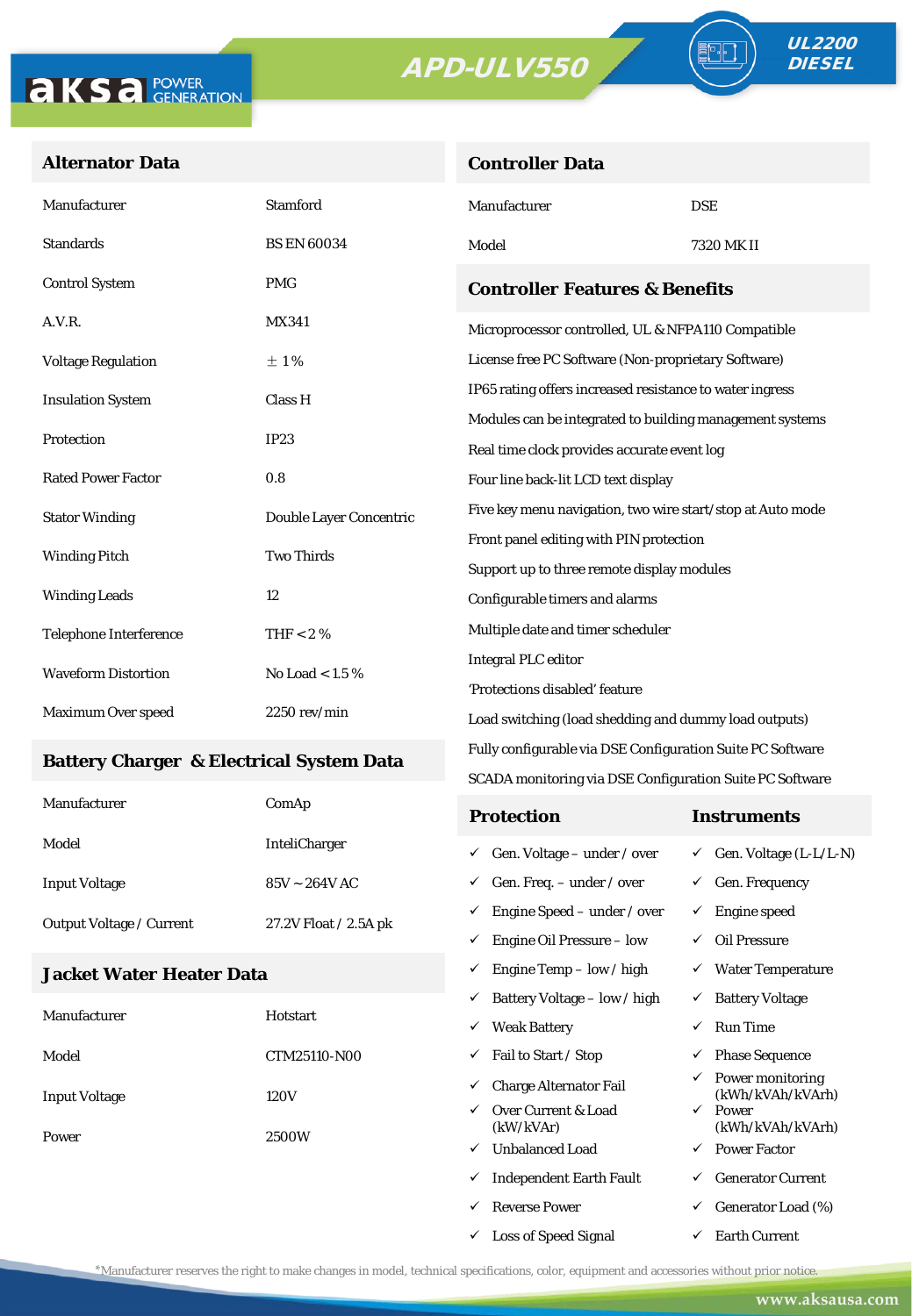



| <b>Enclosure Features</b>                                       | <b>Enclosure Features</b>                                    |
|-----------------------------------------------------------------|--------------------------------------------------------------|
| $\checkmark$ Heavy Duty Steel / Aluminum Structure              | $\checkmark$ Internally Mounted Exhaust System with Rain Cap |
| $\checkmark$ E-Stop on Enclosure                                | $\checkmark$ Coolant Fill Cap                                |
| $\checkmark$ Control Panel Eliminated from Engine Vibrations    | $\checkmark$ Removable Base Frame Lifting Hooks              |
| $\checkmark$ Standard Sound Attenuation Foam                    | $\checkmark$ Oil & Coolant Drain Ports                       |
| $\checkmark$ Plastic Covered Corrosion Resistant Locks & Hinges | <b>Easy Access for Maintenance</b><br>✓                      |

**Open Skid Gen Level 1 Enclosure Level 2 Enclosure** Length 157.5 in Length 205 in Length 224.6 in Width w/o lift hooks 74.8 in Width w/o lift hooks 77 in Width w/o lift hooks 77 in Height 75.8 in Height 89.9 in Height 89.9 in Dry Weight 9085 lb Dry Weight 14030 lb Dry Weight 14405 lb





#### **Fuel Tank - UL142 Listed Base Design**

| <b>Size</b>               | 24hr (1000gal) | 48hr (1780gal) | 72hr (3000gal) |
|---------------------------|----------------|----------------|----------------|
| Dimensions $(L/W/H)$ (in) | 225/74.8/22    | 225/74.8/35    | 350/74.8/36    |
| Weight (lb)               | 3400           | 4350           | 6200           |